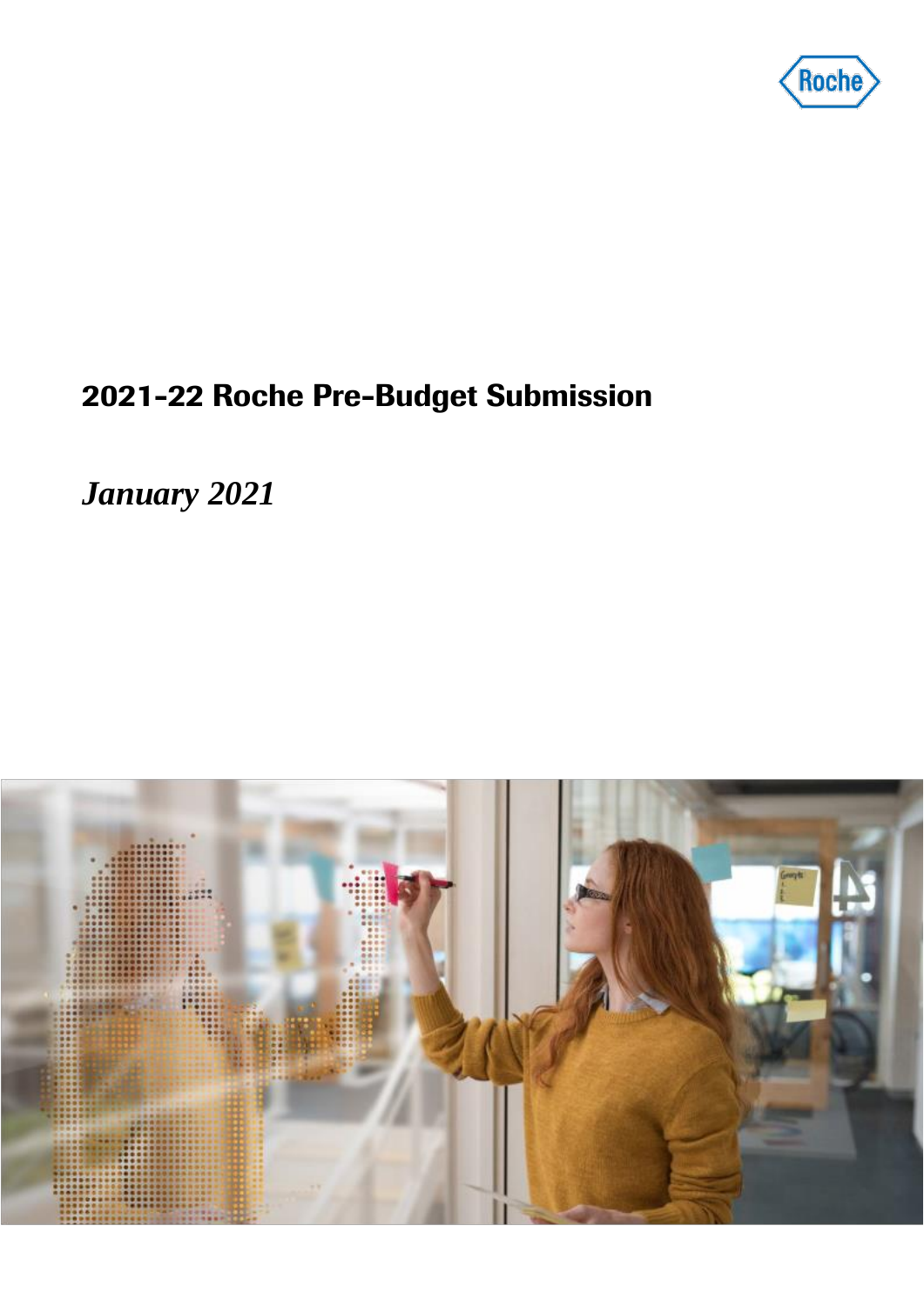## About Roche

Roche is a global pioneer in pharmaceuticals and diagnostics focused on advancing science to improve people's lives. The combined strengths of pharmaceuticals and diagnostics have made Roche the leader in personalised healthcare – a strategy that aims to fit the right treatment to each patient in the best way possible.

Roche is the world's largest biotech company, with truly differentiated medicines in oncology, immunology, infectious diseases, ophthalmology and diseases of the central nervous system. Roche is also the world leader in *in-vitro* diagnostics and tissue-based cancer diagnostics, and a frontrunner in diabetes management.

Founded in 1896, Roche continues to search for better ways to prevent, diagnose and treat diseases and make a sustainable contribution to society with more than thirty medicines developed by Roche are included in the World Health Organization Model Lists of Essential Medicines.

The Roche Group, headquartered in Basel, Switzerland, is active in over 100 countries and in 2019 employed more than 98,000 people worldwide. In 2019, Roche invested around 12 billion US Dollars in research and development worldwide, including over AUD \$44million in pharmaceuticals in Australia.

Roche's pharmaceutical division in Australia employs over 300 people who are dedicated to the clinical development, registration, sales, marketing and distribution of innovative pharmaceutical medicines. Australian patients have access to around 40 Roche medicines, and the company is the leading provider of cancer medicines in Australia by sales.

Roche's diagnostics division in Australia employs over 200 people and has a broad range of in-vitro diagnostics. It concentrates on leveraging advanced scientific knowledge and technological progress to increase the medical value of this offering. Roche Diagnostics serves customers spanning the entire healthcare spectrum - from research institutions, hospitals and commercial laboratories to physicians and patients.

Roche Diabetes Care has been pioneering innovative diabetes technologies and services for more than 40 years. More than 5,500 employees in over 100 markets worldwide work every day to support people with diabetes and those at risk to achieve more time in their target ranges and experience true relief from the daily therapy routines.

Being a global leader in integrated Personalised Diabetes Management (iPDM), Roche Diabetes Care collaborates with thought leaders around the globe, including people with diabetes, caregivers, healthcare providers and payers and aims to transform and advance care provision and foster sustainable care structures. By building and collaborating in an open ecosystem, connecting devices and digital solutions as well as contextualising relevant data points, Roche Diabetes Care enables deeper insights and a better understanding of the disease, leading to personalised and effective therapy adjustments.

For more information, please visit www.roche-australia.com.

#### *For any further information in relation to this submission please contact:*

Andrea Kunca, Policy and Value Manager Roche Products Pty Limited Level 8, 30-34 Hickson Road, Sydney, NSW, 2000, Australia Telephone: +61-2-9454 9000 Email: [andrea.kunca@roche.com](mailto:andrea.kunca@roche.com)

M-AU-00000295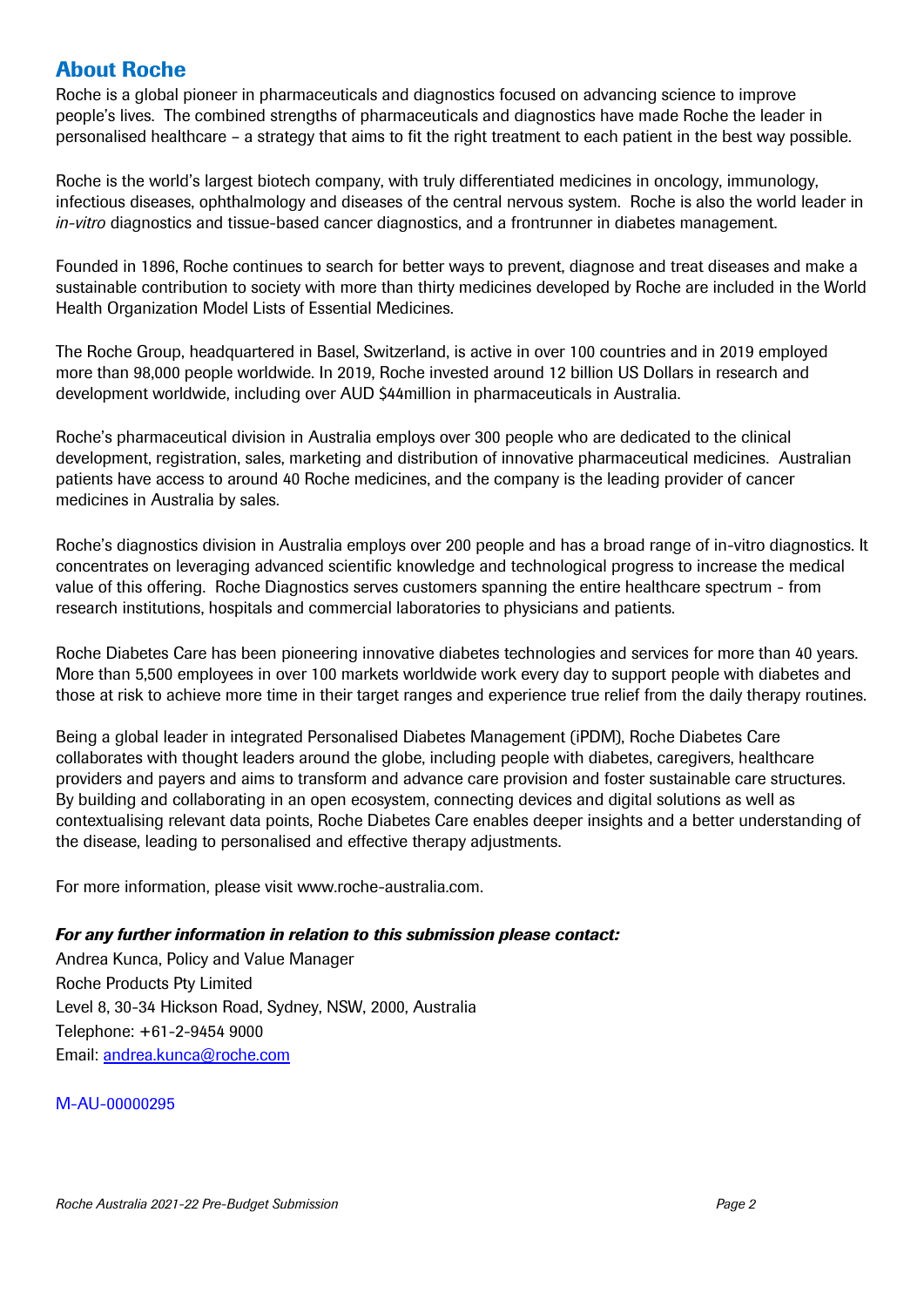## Executive Summary

The link between health and national economic prosperity has been clearly highlighted by the impact of the SARS-CoV-2 (severe acute respiratory syndrome coronavirus 2) pandemic (the pandemic) on the Australian economy. As such, the importance of continued Australian Government investment in healthcare and innovation to meet current and future healthcare needs and support economic growth cannot be understated.

A key investment opportunity relates to personalised healthcare (PHC), an evolution in healthcare driven by medical, scientific and technological advances that will revolutionise how and where healthcare is delivered. In this submission, Roche makes four key recommendations to increase and better coordinate current Government investment into PHC, assisting Australia to maintain its world leading health outcomes, support health system value, efficiency and sustainability, and foster economic growth and job creation. The pandemic has magnified the importance of reaping these benefits to assist Australia chart its way back to economic prosperity. Roche believes it is therefore timely to consider proposals that accelerate the adoption of PHC in the 2021-22 Budget process.

Roche's recommendations are based on its industry-leading expertise in PHC and informed by insights gained across Roche's pharmaceutical, diagnostic and diabetes care capabilities. With a high-quality universal healthcare system, an internationally renowned research sector comprised of world leading expertise in genomics and biotechnology, and assets in data and e-health, Australia is well placed to take advantage of PHC and reap the potential health and economic benefits.

PHC is a rapidly growing approach to healthcare which uses patient-level health data generated in various settings to individualise patient care. It brings together the capacity of digital technologies (such as data analytics and artificial intelligence) and advances in biosciences (such as genomics) to provide insights into the patient's lifestyle, environment and genes. These insights are then used to tailor healthcare to that individual patient, improving health and economic outcomes. PHC relies on precision medicine technologies which enable a more targeted approach to disease prevention, diagnosis, monitoring and treatment. Many of the technologies used to support the public health response to the pandemic were precision medicine technologies, adding a new dimension to the value of PHC.

The Government has recognised the importance of personalising healthcare and made significant investment in PHC-related activities. These include the development of key national strategic policies, funding research and infrastructure and commissioning the National Medicines Policy review which will encompass precision medicine technologies. Other countries such as England, France and the United States (US) have also recognised the benefits of, and are investing in, PHC.

While the transformational impact of PHC is already being realised, there are significant policy challenges associated with integrating the broad range of precision medicine technologies into our healthcare system. Given the rapid rate of evolution of these technologies, the capacity for adequate policy responses by Government is being compromised, leading to responses which are mostly reactive, fragmented and adhoc. The Government has an opportunity to address this critical strategic gap by committing dedicated resources to urgently develop a coordinated PHC Strategy to ensure that the benefits of PHC are not lost to Australia.

Beyond developing a PHC Strategy, there are other priority actions which would accelerate the adoption of PHC.

*Roche Australia 2021-22 Pre-Budget Submission Page 3* Firstly, existing Health Technology Assessment (HTA) methodologies need to be urgently reviewed to ensure they evolve in line with scientific, medical and technological advances. For some precision medicine technologies, current HTA methodologies have been rendered unworkable or inadequate. This need has been widely identified by independent expert reports, with the National Institute for Health and Care Excellence (NICE) in the United Kingdom (UK) initiating a recent review to its HTA methodology for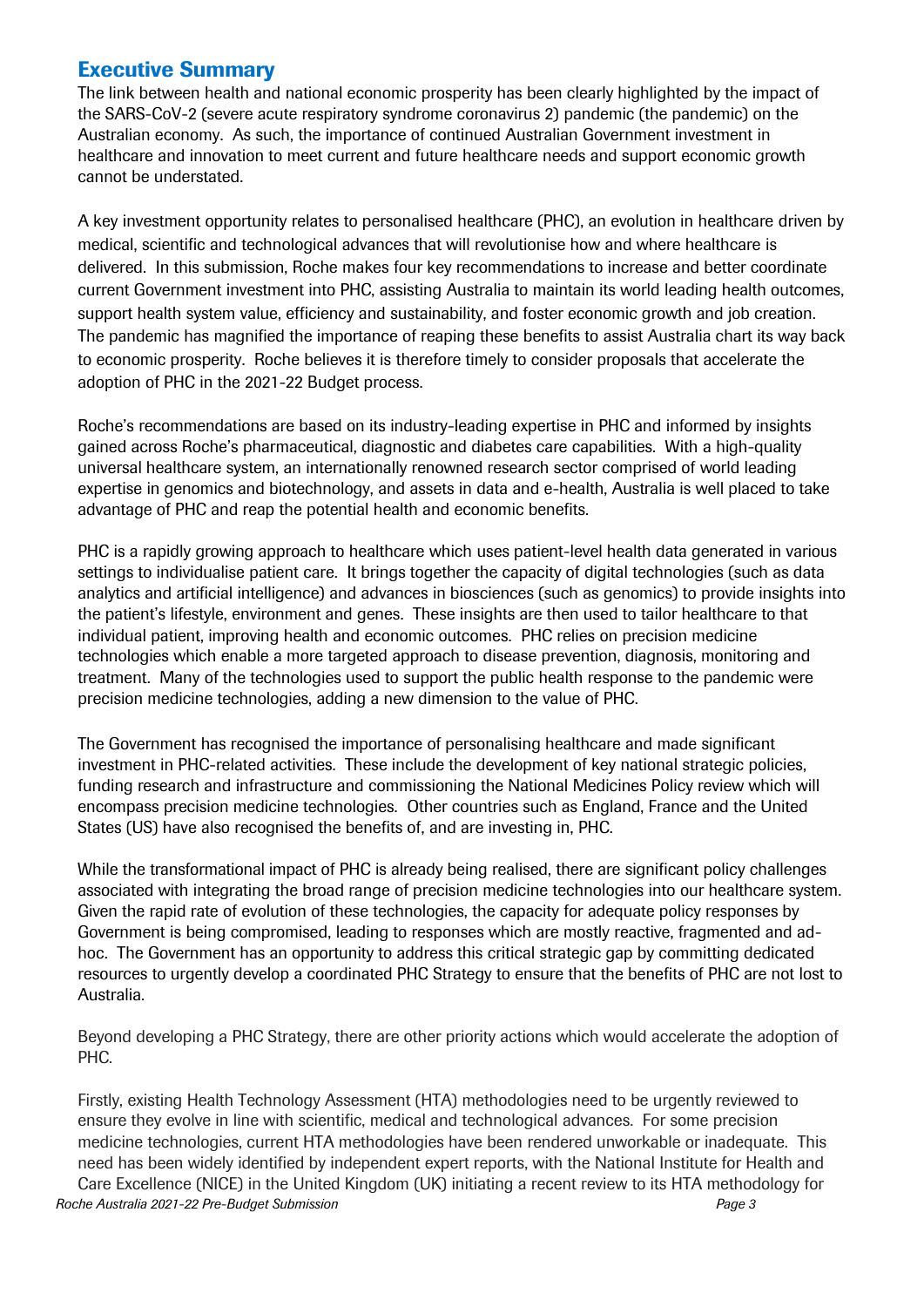this very purpose. More recently still, in Australia, the MBS Review Taskforce noted the need for reform to harness innovation to deliver contemporary care and the assessment challenges posed by new technologies. Importantly, it also noted that technological innovations such as personalised medicine and genomics have *"the potential to significantly change care and, while likely increase some costs, may lead to more targeted, cost-effective interventions".<sup>1</sup>*

Secondly, initiatives to encourage and accelerate the translation of PHC-related research funded by the Government into clinical practice are required. This would allow Australia to more rapidly reap the benefits of PHC and maximise the significant investment Government has already made in this regard.

Another ambitious but critical initiative to build on existing research investment will be establishing a national genomics service which, through a range of partnerships, can better link research and clinical care within a quality framework. The development of an ambitious health and infrastructure asset such as this would require multiple partnerships and funding sources but in turn would incentivise and accelerate research and advance clinical practice. It would also cement Australia as a genomics centre of excellence within the Asia Pacific region which can attract investment but also export knowhow. Roche's experience in partnering with academia, clinicians, research institutions and Government demonstrate that such partnerships are possible with many benefits from sharing and building on established infrastructure to advance science for the ultimate benefit of patients.

As outlined in this submission, Roche believes increased investment in healthcare and innovation through PHC is key to ensuring our healthcare system delivers, and continues to deliver, quality health outcomes whilst strengthening the economy. Policies which actively reduce such investment could result in these benefits being lost to Australia. This is particularly important in the context of recent changes to medicine pricing policy in the United States (US) which are likely to have significant impact on innovative medicine availability in Australia as companies may decide to not bring such medicines to Australia or even withdraw existing innovative medicines from the Australian market.

Australia's world-leading response to the pandemic, underpinned by national leadership and flexible and agile policy responses, provides us with the opportunity to consider how we can build on what we did well and how we could do things differently in healthcare. Through this Budget, the Government has a precious opportunity to set an ambitious, future-focused health policy agenda to build on the growing momentum of PHC and leverage current PHC investments and Australian capabilities to promote health and economic growth.

## Recommendations

- 1. Develop a publicly available ten year strategic plan with priority actions co-created with stakeholders including clinicians, consumers and industry to implement adoption of PHC in Australia, overseen by a dedicated Section in the Department of Health.
- 2. Establish an independent expert committee including health economists, clinicians, consumers and industry to horizon scan and review HTA approaches for precision medicine technologies. A report on the HTA changes recommended should be completed by March 2022 to inform potential changes to relevant HTA guidelines.
- 3. Incentivise the translation of Government funded research in PHC into clinical practice.
- 4. Establish a national genomic service to bring research and clinical practice together within a quality framework.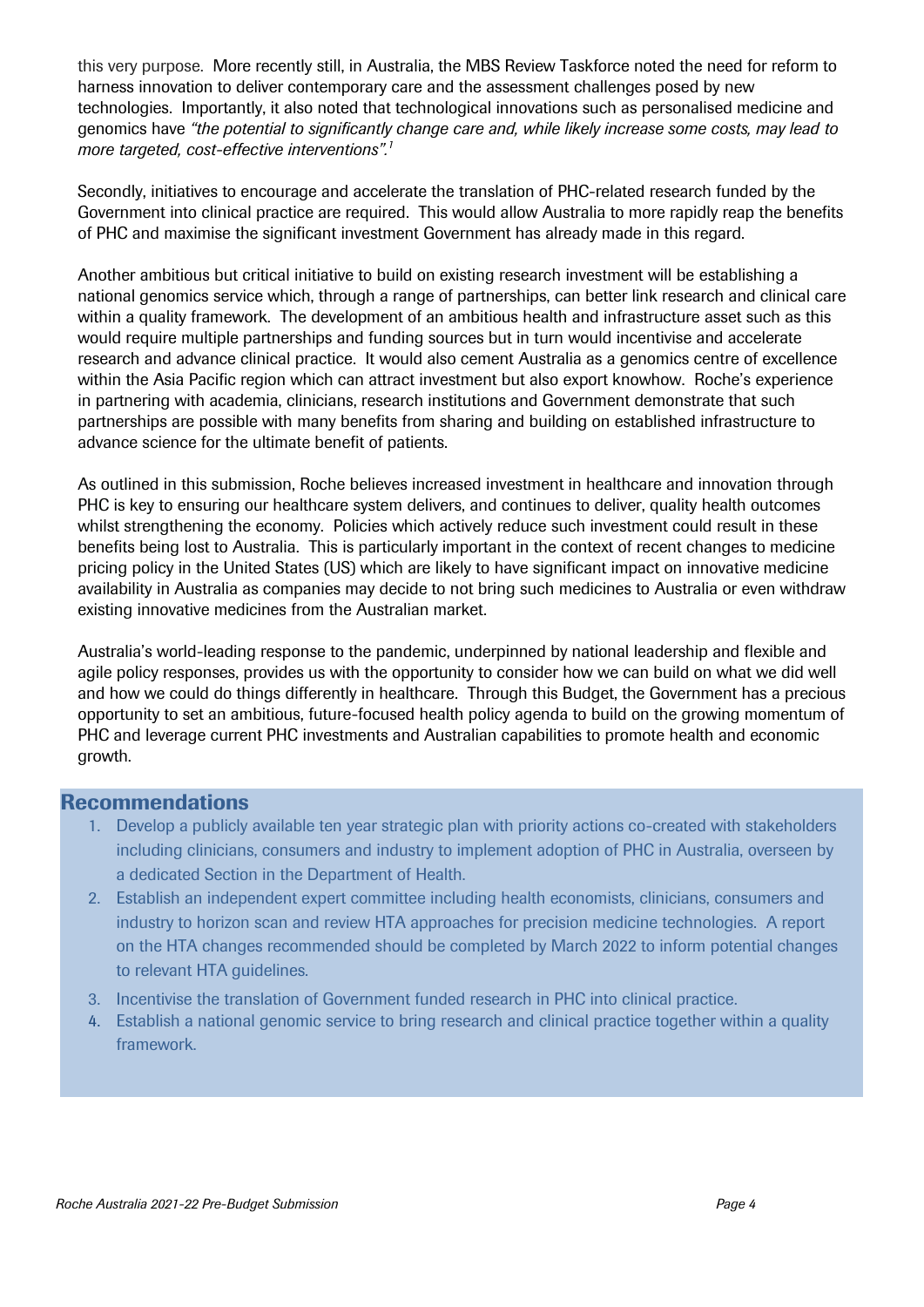# Current Environment

The value of PHC and precision medicine technologies has been recognised for some time, with the Government making numerous investments into PHC-related initiatives.

Throughout 2020, the momentum in progressing with PHC slowed as Government rightly focused on managing the pandemic, providing national leadership and coordinating timely and flexible policy responses. As a result of the Government's considerable efforts, Australia's pandemic response has been one of the best in the world, mitigating economic damage and saving lives.

The pandemic had a significant impact on the Australian economy and highlighted the relationship between society, the economy, and health and therefore the importance of investing in healthcare to support economic prosperity. It also highlighted the value of precision medicine technologies which supported the public health response and the importance of the innovative medicines and health technology sectors which rapidly developed these technologies.

The pandemic also catalysed transformational and enduring changes to the healthcare system, highlighting that previous hurdles and challenges could be rapidly resolved to support Australians' access to the latest medical and health technologies. There is an opportunity to build on these changes and the flexibility and agility which underpinned these responses as the journey to integrate PHC and precision medicine technologies into the healthcare system continues.

A recent development which may hamper Australia's ability to realise the benefits of PHC relates to proposed changes to the pricing environment for medicines in the US. As a result of these changes, companies may withdraw existing innovative medicines, including precision medicines, from the Australian market or decide not to launch products here. The local impacts of the US policy change would be exacerbated by the proliferation of local policies seeking to erode the value of innovation and therefore we would urge against the introduction of such policies.

# PHC and its benefits

#### PHC is transforming healthcare by tailoring healthcare decisions to an individual based on what is most likely to work for them rather than on what is likely to work for the average patient population with that condition.

PHC uses patient-level health data generated in various settings and involves:

- generating and accessing deep and broad patient level data from multiple sources, including electronic health records, genomic testing, digital health technologies and advanced imaging;
- applying advanced analytics to derive meaningful insights into patients and their disease;
- using these insights to discover, develop and deliver personalised care plans.

PHC relies on precision medicine technologies which enable a more targeted approach to disease prevention, diagnosis, monitoring and treatment. Precision medicine technologies include:

- medicines (e.g targeted cancer medicines and immunotherapies);
- gene therapies:
- gene editing tools (such as CRISPR-Cas9);
- cell therapies;
- imaging devices;
- in-vitro diagnostic tests (e.g genetic and genomic tests, point of care tests);
- digital health technologies (e.g clinical decision support tools, digital diagnostics and remote disease monitoring tools); and
- artificial intelligence (e.g risk predictive algorithms).

#### PHC can improve patient and population-level health outcomes, deliver more efficient and sustainable healthcare and provide significant opportunities for economic growth. These benefits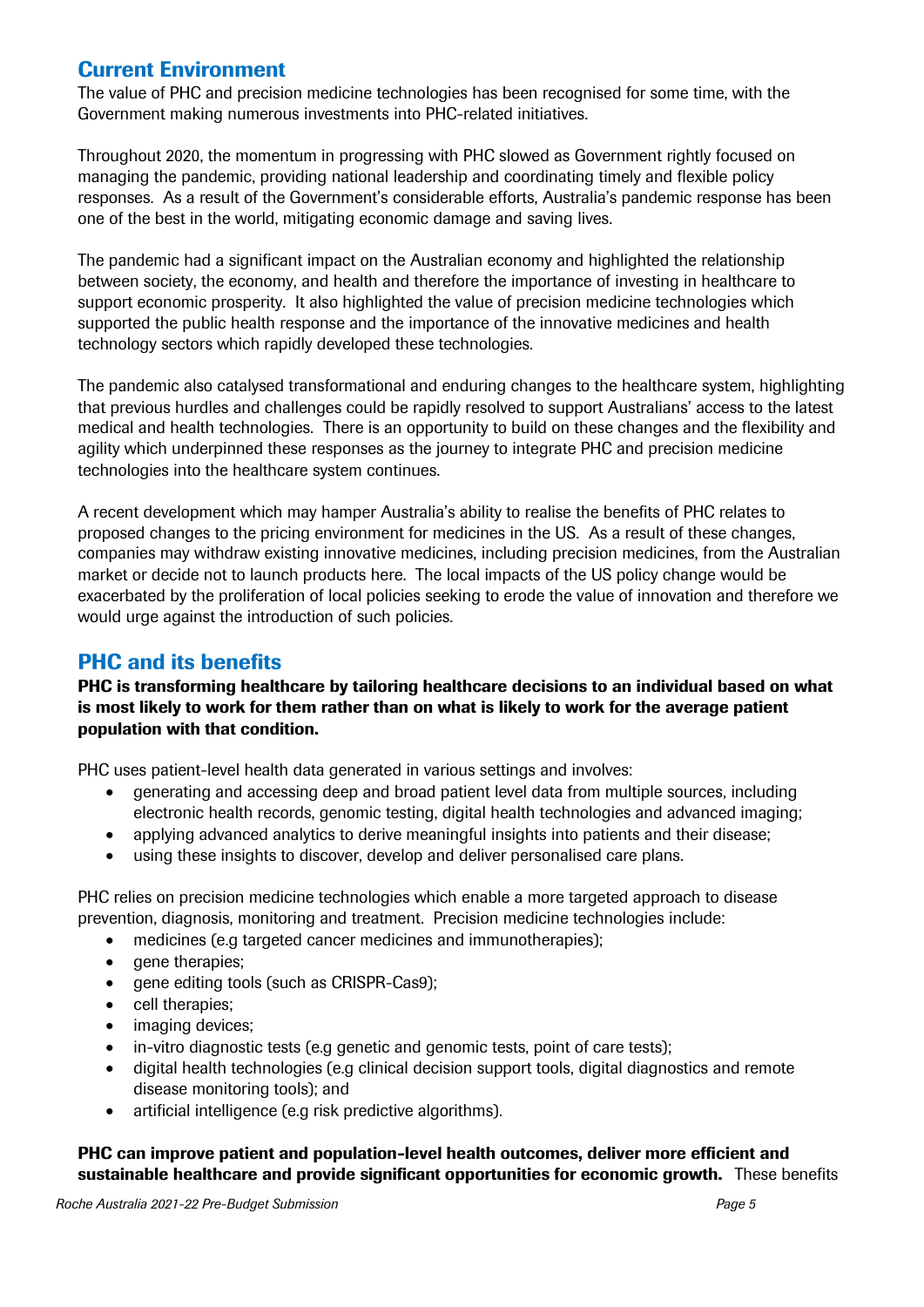are outlined further below.

#### *a) Patient and population health benefits*

PHC enables better health outcomes by:

- Targeting treatments to the cause of the patient's disease;
- Avoiding or reducing unnecessary or potentially harmful or expensive care;
- Providing earlier diagnoses, enabling earlier initiation of treatment which can improve health outcomes;
- Broadening treatment options by repurposing available treatments or facilitating the discovery of new treatments; and
- Driving more targeted and efficient research and development, thereby accelerating the discovery of new effective therapies or repurposing existing treatments.

Genomics is one of the most advanced precision medicine disciplines and genomic technologies are now able to rapidly sequence a large number of genes or all genes contained in human DNA (~22,000 genes) to identify mutations or other molecular alterations in a single test. Genomic testing is already benefitting patients with cancer (see Case Study 1) and rare diseases with future opportunities to improve health outcomes for complex conditions such as diabetes and cardiovascular disease.<sup>2</sup>

#### *Case Study 1: Patient benefits*

*Genomic testing using next generation sequencing techniques (NGS) to analyse a patient's tumor sample can provide insights into the molecular drivers of the cancer's growth or other molecular information and identify the best treatment option for the patient. In lung cancer, identification of the molecular drivers of tumour growth has unlocked a number of high impact treatments for patients, greatly improving their*  prognosis and long-term outcomes. International cancer guidelines now recommend the routine use of *NGS in lung cancer given the large number of molecular alterations that are able to be targeted for treatment by an approved medicine.<sup>3</sup>*

*The benefit of adopting a molecularly-guided treatment approach is shown by a recent study which found that patients with lung cancer who received molecularly-guided treatment as their first line of treatment were likely to survive three times longer than those who did not.<sup>4</sup> This improved survival is significant in light of recent Australian data which shows that survival for lung cancer patients was only 18.6% at 5 years compared to 69.2% for all cancers combined.<sup>5</sup>*

At a population level, precision medicine technologies have played a critical role in supporting global and local responses to the pandemic and it is reasonable to anticipate that the importance of these technologies will continue given the expected changes in infectious disease transmission patterns.<sup>6</sup>

#### *Case Study 2: Population health benefits*

*Genomics and its associated technologies informed public health responses to the pandemic by identifying transmission chains and enabling the development of tests to detect the virus based on its genomic profile.<sup>7</sup> Diagnostic tests were developed including point of care tests to enable diagnosis when a more rapid turn-around than possible with laboratory based tests was required.<sup>8</sup>* 

*Laboratories around the world used machine learning techniques to create new drug candidates or predict if existing drugs may work as a vaccine against COVID-19.<sup>9</sup> Some countries, including Australia, developed apps to trace individuals who may have been exposed to the virus to support their contact tracing activities.*

*b) Health system benefits – efficiency, reduced costs and sustainability* PHC technologies can enhance the value and efficiency of care and result in overall healthcare savings.<sup>10</sup>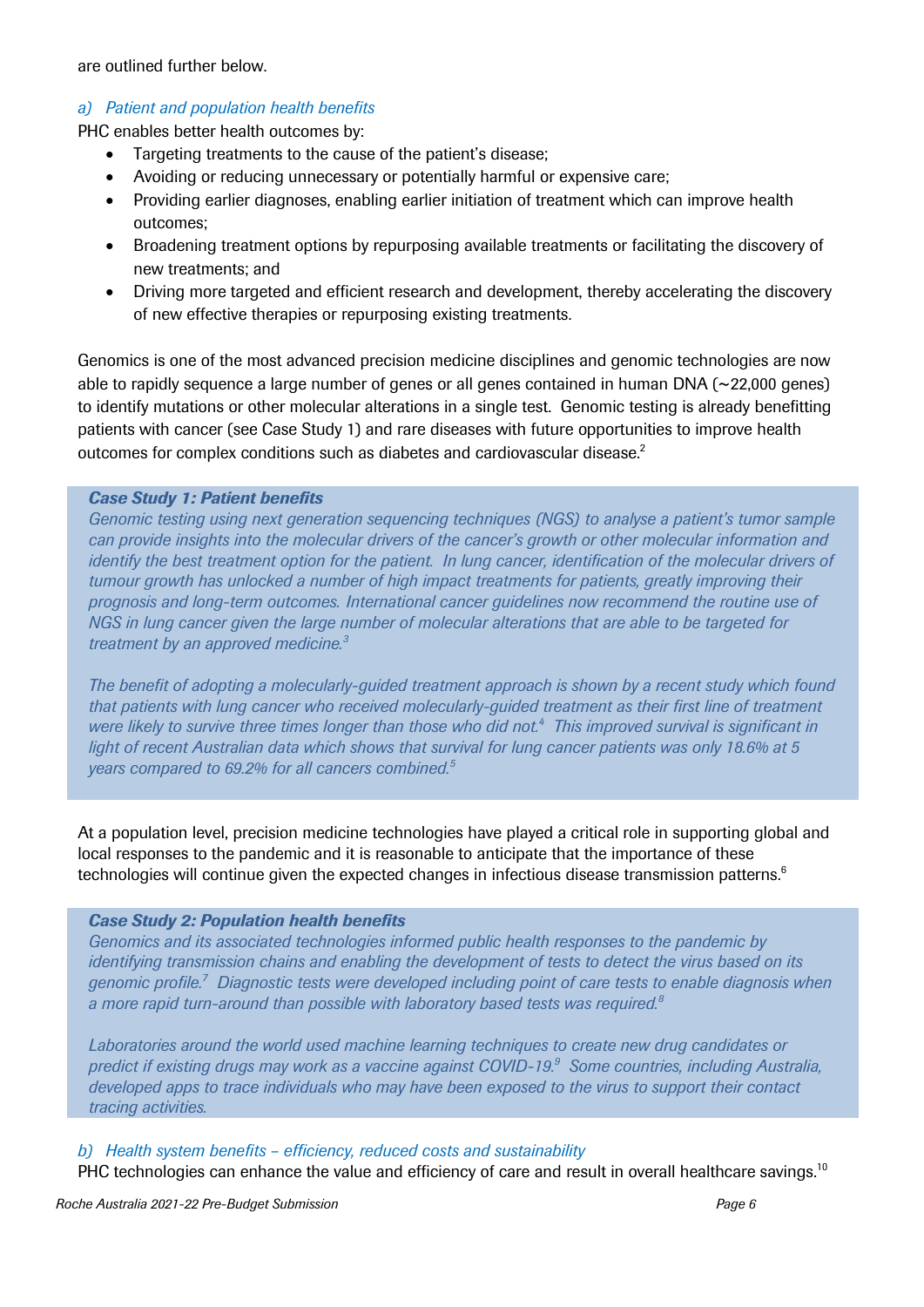Notably, in its December 2020 report, the MBS Review Taskforce recently noted that technological innovations such as personalised medicine and genomics have *"the potential to significantly change care and, while likely increase some costs, may lead to more targeted, cost-effective interventions".*

A recent McKinsey report estimated that digital health interventions, which mostly comprise precision medicine technologies, could save the healthcare system in the US nearly \$500 billion in one year if fully adopted.<sup>11</sup> Despite the differences between the Australian and US healthcare systems, this figure provides a useful indicator of the magnitude of the benefits which could be realised through improved efficiency and delivery of care using digital technologies.

#### *Case Study 3: Health system benefits*

A report by the National Oncology Alliance highlighted a recent study conducted in Australia which found that replacing current standard of care testing for infants suspected of having a genetically driven disorder with genomic testing more than tripled the number of diagnoses at one third of the cost of achieving that diagnosis over current testing methodologies, resulting in savings of around \$2,180 per additional diagnosis.<sup>12</sup> This means that better patient outcomes were achieved at a lower cost to the healthcare system, representing a more efficient allocation of funds than current standard of care testing.

The sustainability of the healthcare system is being challenged by the growing number of older Australians and those suffering from a chronic disease, resulting in increased demand for healthcare services and rising costs. With these increasing trends, PHC and precision medicine technologies have been recognised as being a key enabler of our healthcare system's sustainability as they assist the reorientation of healthcare from a model focused on treating illness to one focused on prevention and wellness. This reorientation is essential if Australia is to continue to maintain its good health outcomes into the future.<sup>13</sup>

In addition to promoting disease prevention and wellness, PHC technologies can also reduce the costs associated with these demographic trends by enabling earlier diagnosis, identifying treatments most likely to work (or cause harm) or improving chronic disease management, thereby reducing the need for more costly medical interventions.

#### *Case Study 4: Health system benefits*

Diabetes is a significant health problem in Australia with direct healthcare costs estimated to be around \$1.7 billion per year. The indirect health costs may be as high as \$14 billion per year and include reduced productivity, absence from work, early retirement and premature death. 14

A number of recent innovations in PHC technology for diabetes treatment and management may alleviate some of this healthcare cost burden. A recent German study in type-2 insulin dependent patients found clinical and economic benefits to adopting an integrated personalised diabetes management (iPDM) approach compared to the control group. iPDM combined structured self-monitoring of blood glucose, use of diabetes management software and collaborative patient-physician communication and support of therapeutic decision-making.

This approach led to better blood glucose control (which reduces diabetes related mortality and morbidity), more timely treatment adjustments and increased patient adherence<sup>15</sup> and resulted in savings of €2839.92 per Quality Adjusted Life Year Gained.<sup>16</sup> This approach could be useful in Australia given recently published data indicates that Australia has had limited success in reducing the occurrence of diabetesrelated complications and improving quality of life. <sup>17</sup>

#### c) Economic benefits

Given Australia's research strength in biotechnology and genomics, coupled with rich data from the public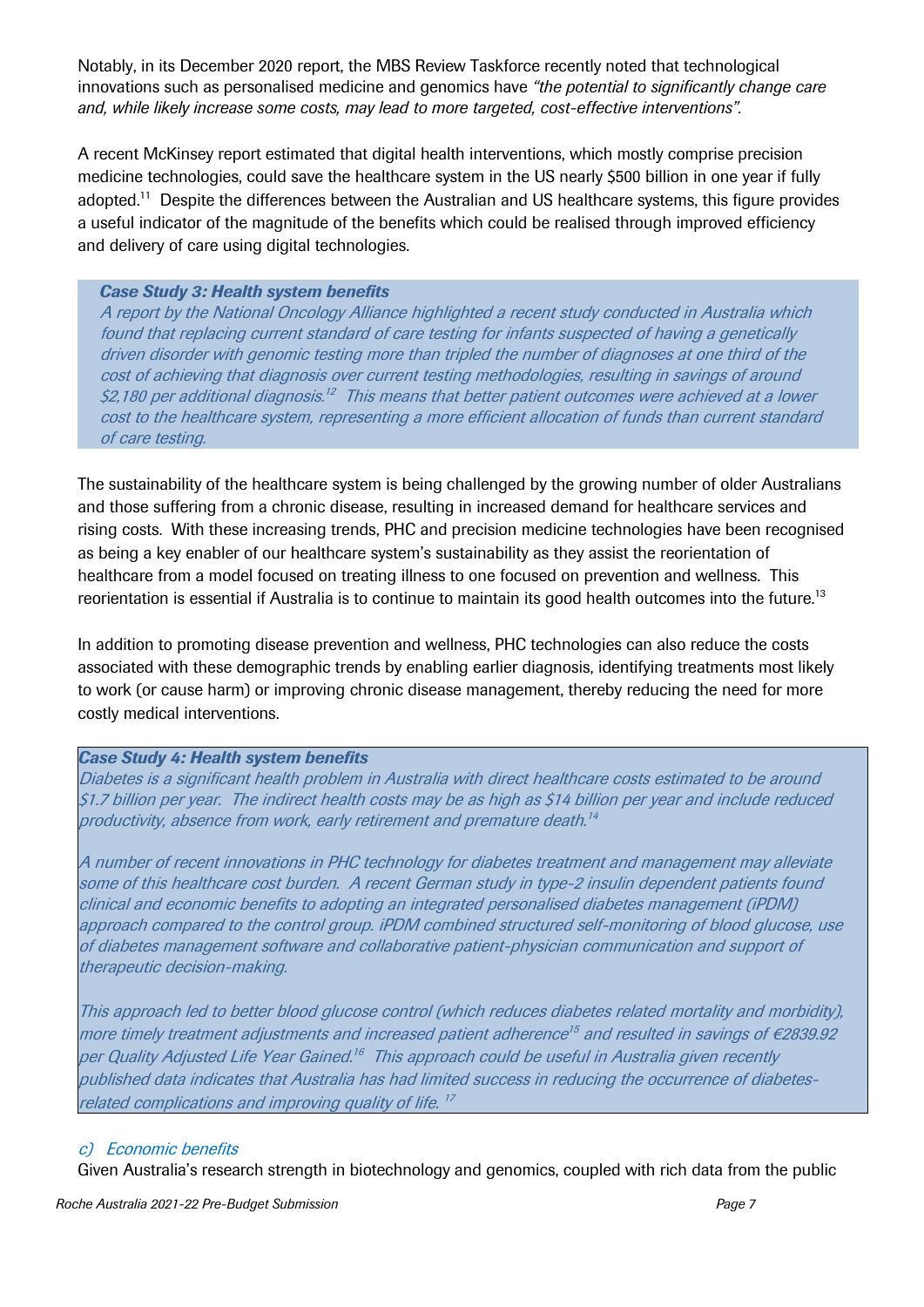healthcare system, the Government is in a unique position to promote Australia as a leading provider of precision healthcare products and services to the region $18$  as a means of promoting economic growth.

PHC-enabling technologies such as artificial intelligence, the Internet of Things (which connects the physical and digital worlds through connecting computer devices to allow the transfer of data) and precision medicine are driving the Fourth Industrial Revolution.<sup>19</sup> The opportunity of the Fourth Industrial Revolution leverages many of Australia's existing competitive strengths and economic imperatives leading to the creation of new markets, products and services. As such, PHC and precision medicine are prominent strategic opportunities for Australia, with an estimated market for precision healthcare solutions in the Asia-Pacific generating annual revenues worth \$30-50 billion within a decade.<sup>20</sup> Furthermore, the global market for precision medicine is growing quickly - it was valued at \$43.98 billion USD in 2018 and is expected to grow to \$86.25 billion USD by 2025. $^{21}$ 

In terms of regenerative medicines (which include cell and gene therapies), MTP Connect predicts that if Australia were to capture 5% of the global market, this could generate \$6 billion in annual revenue and create approximately 6000 jobs.<sup>22</sup> In terms of digital health, which encompasses many precision medicine technologies, McKinsey estimates that the global market was valued at around \$350 billion in 2019 with an expected annual growth of around 8%.<sup>23</sup>

Roche is of the view that in order to accelerate the introduction of PHC in Australia, the Government needs to better coordinate and leverage existing investments and capabilities. Our recommendations on priority actions that could be introduced as part of the Budget are outlined below.

# Develop a PHC Strategy

The Government has recognised the importance of PHC for the future of healthcare and developed key strategies including:

- The *National Health Genomics Policy Framework 2018-2021* which outlines the issues that need to be addressed to enable the uptake of genomics in clinical practice in Australia;
- *Australia's Long Term National Health Plan* which commits to implementing a 10 year plan for primary care, including access to and research relating to many precision medicine technologies. The Plan also establishes a *National Preventive Health Strategy* which includes precision medicine technologies; and
- The *National Digital Health Strategy* which provides a vision for how to expedite the development of Australia's digital health foundations in a coordinated manner across jurisdictions and the public and private sectors.

The Government has also committed to a review of the National Medicines Policy to ensure it remains fitfor-purpose and expands beyond medicines to consider the rapidly growing range of precision medicine technologies. This review is currently scheduled to commence in 2021.

The above initiatives involve related or overlapping activities and complex policy considerations to appropriately integrate PHC into healthcare. For example, some of these technologies challenge the definition of value and how that value is assessed for reimbursement purposes using existing HTA processes. Other challenges include having the necessary workforce capacity and capability to use these technologies to deliver quality care when and where it is required and maximising the value of the data being collected across various settings.

The fragmentation of responsibility for the policy issues within and across Government Departments can delay or reduce the efficiency with which these challenges are resolved. For example, in genomics, of the six organisational groups within the Department of Health, four have responsibility for different elements of genomics policy, spread amongst various Branches within these groups. Other Departments such as the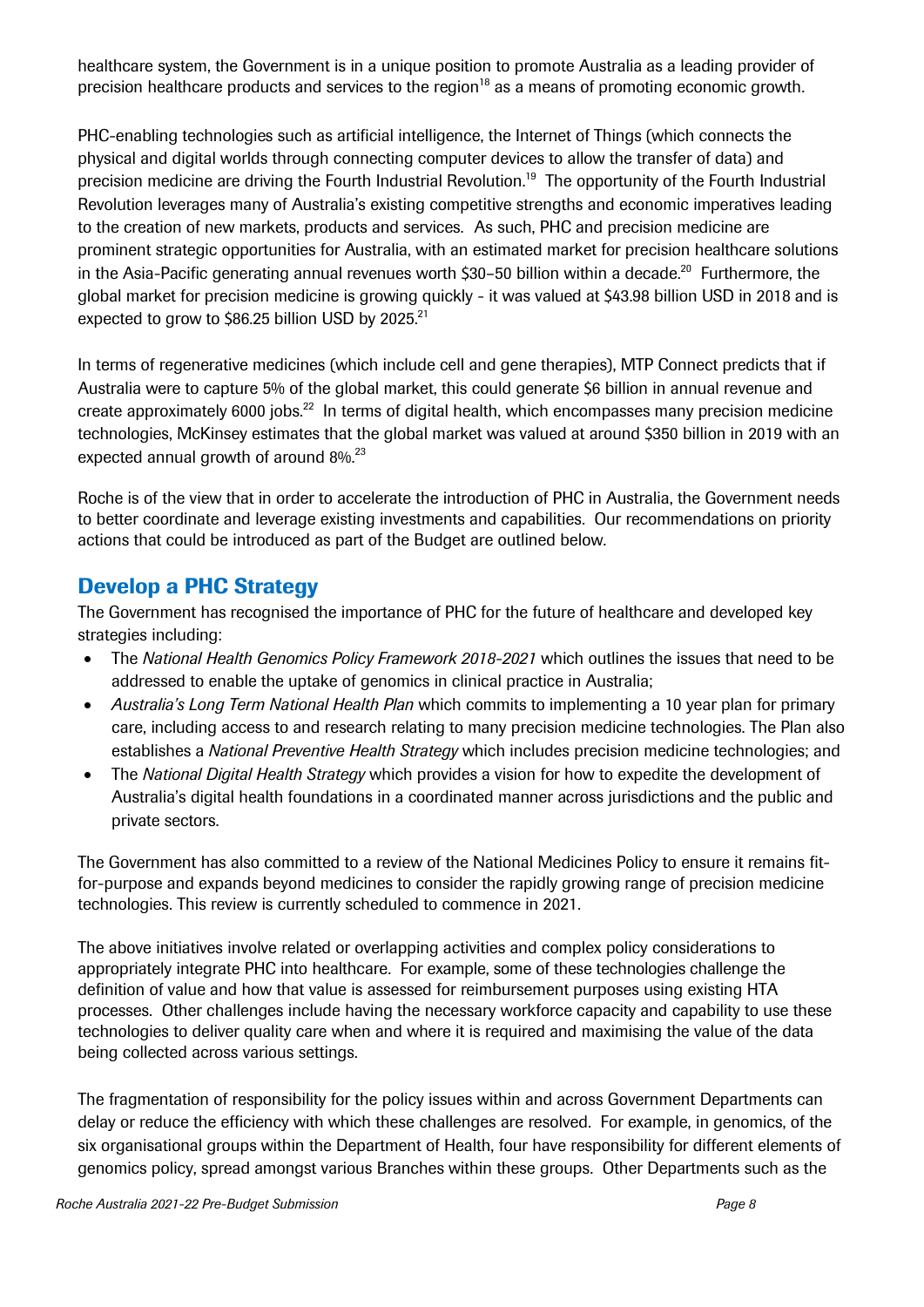Department of Industry and the Australian Digital Healthcare Agency also have a role in genomic health policy. Continued separation of activities, coordination and accountabilities for genomics policy is not efficient, risks duplication and inconsistencies in outcomes, hampering Australia's capacity to reap the benefits of PHC.

Roche considers it may be more efficient for Government to develop a comprehensive PHC strategy, based on the consolidation of all current PHC related initiatives across Government, identify implementation progress and gaps in activity across key areas. The Strategy should be co-created with stakeholders and be presented to Government by March 2022, and its development be overseen by a dedicated Section in the Department of Health.

## Recommendation

Develop a publicly available ten year strategic plan with priority actions co-created with stakeholders including clinicians, consumers and industry to implement adoption of PHC in Australia, overseen by a dedicated Section in the Department of Health.

## Review HTA for precision medicine technologies

The assessment for reimbursement of precision medicine technologies using existing HTA methodologies is challenging due to inherent features of the technologies, evolving clinical trial designs and the increasing stratification of diseases resulting in smaller patient populations being studied.

Experts and published literature outline the need for existing HTA methodology to evolve to cater for the scientific, medical and technological changes which have rendered existing methodologies unfeasible or inadequate for some technologies. For example, the assessment approach for co-dependent technologies (i.e those where one technology relies on the use of another to achieve its intended effect such a genomic test and a medicine that is linked to the finding from that test) needs review to ensure that access to genomic tests or the linked medicine is not unnecessarily delayed. Further detail on these challenges are outlined in Roche's submission to the Parliamentary Inquiry into the approval processes for new drugs and novel medical technologies in Australia (pages 18 – 22). Without an urgent HTA review, the benefits of these technologies to Australian patients may be delayed or altogether unavailable.

In recognition of the range of HTA issues posed by new technologies, on 6 November 2020, the NICE, which undertakes HTA reviews of health technologies in the UK, released a consultation paper outlining a review of its methodology in response to "*developments in science and technology leading to rapid changes in healthcare and health technology evaluation"*. The MBS Review Taskforce also recently noted the need for reform to better harness innovation. We would therefore urge the Department of Health to recognise the need for a review of HTA processes, taking into consideration the feedback provided to the above Parliamentary Inquiry as a starting point.

Roche recommends that an independent committee comprising relevant experts, including consumers, be established to horizon scan for emerging technologies that are likely to pose HTA challenges and consider how they may be assessed. This will ensure that PHC-enabling technologies are considered in a timely and pragmatic manner and that Australia continues to operate an equitable and efficient healthcare system that delivers world-class outcomes for patients.

## Recommendation

Establish an independent expert committee including health economists, clinicians, consumers and industry to horizon scan and review HTA approaches for precision medicine technologies. A report on the HTA changes recommended should be completed by March 2022 to inform potential changes to relevant HTA guidelines.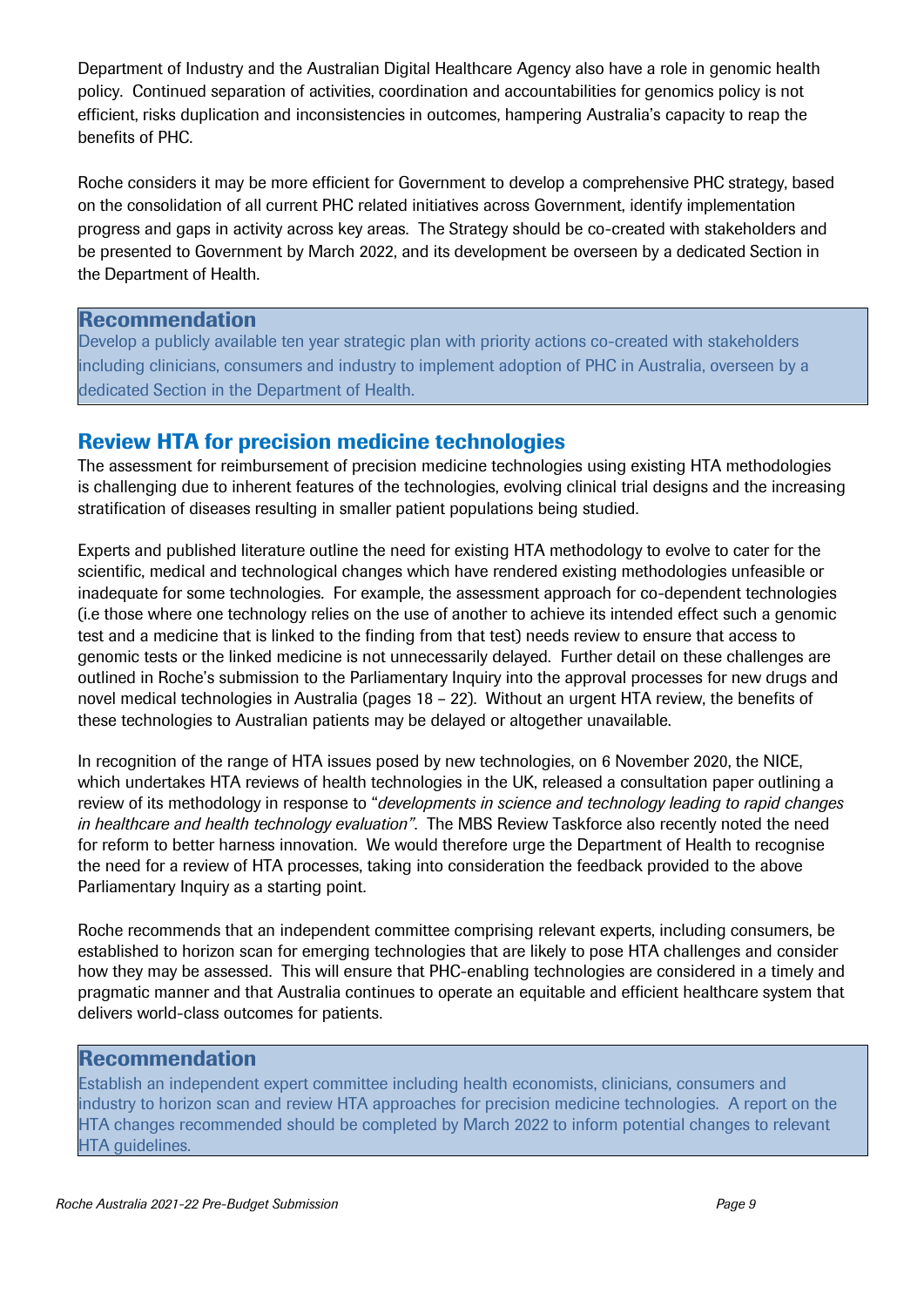# Incentivise Translation of Research into Clinical Practice

The Government has invested significantly in PHC-related research, including funding the Australian Genomics Health Alliance and the Genomics Futures Health Mission under the Medical Research Futures' Fund (MRFF) to conduct a range of genomics research activities. For example, under the MRFF, the Government and Roche co-funded ASPiRATION, a research study collecting evidence on genomic testing of lung cancer patients in Australia.

Activities which encourage the translation of research findings into clinical practice will enable the benefits of PHC to be realised more quickly and ensure Government derives maximum value from its significant MRFF investment. These activities could include:

- Incentivising the development of translational strategies for research findings by abridging, simplifying or expediting grants processes for academics and clinicians;
- Funding collaborative research between academics, clinicians and industry to focus on integrating PHC into practice;
- Where research involves specific health technologies, the Department of Health expediting the pathways for their HTA evaluation following conclusion of the research;
- Funding clinical groups to develop practice guidelines that assist the translation of research into practice;
- Embedding public reporting of translational research rates as key a performance indicator to the MRFF's reporting requirements; and
- Including translational research requirements and transparency of how the research was embedded into practice as a key component of a PHC Strategy.

## Recommendation

Incentivise the translation of Government funded research in PHC into clinical practice.

## Establish a National Genomics Service

Given the significant Government investment in genomics, the highly successful genomics research agenda and the complexity of implementing genomics in clinical practice, Roche recommends establishing a national genomic service, initially focused on rare diseases and cancers as these are the areas with the most evidence of health benefit from genomic testing.

The service would accelerate the translation of genomic research into clinical practice within a quality framework that builds scientific and medical knowledge, evidence and capability by bringing together a range of clinical services required for quality, integrated, streamlined multidisciplinary patient care, education, training and research. It would also ensure better value from genomic data holdings and facilitate academic and industry partnerships.

The development of an ambitious health and infrastructure asset such as this for Australia would require multiple partnerships and funding sources but in turn could incentivise and accelerate research. It would also cement Australia as a genomics centre of excellence within the Asia Pacific region which can attract investment but also export knowhow.

## Recommendation

Establish a national genomics service to bring research and clinical practice together within a quality framework.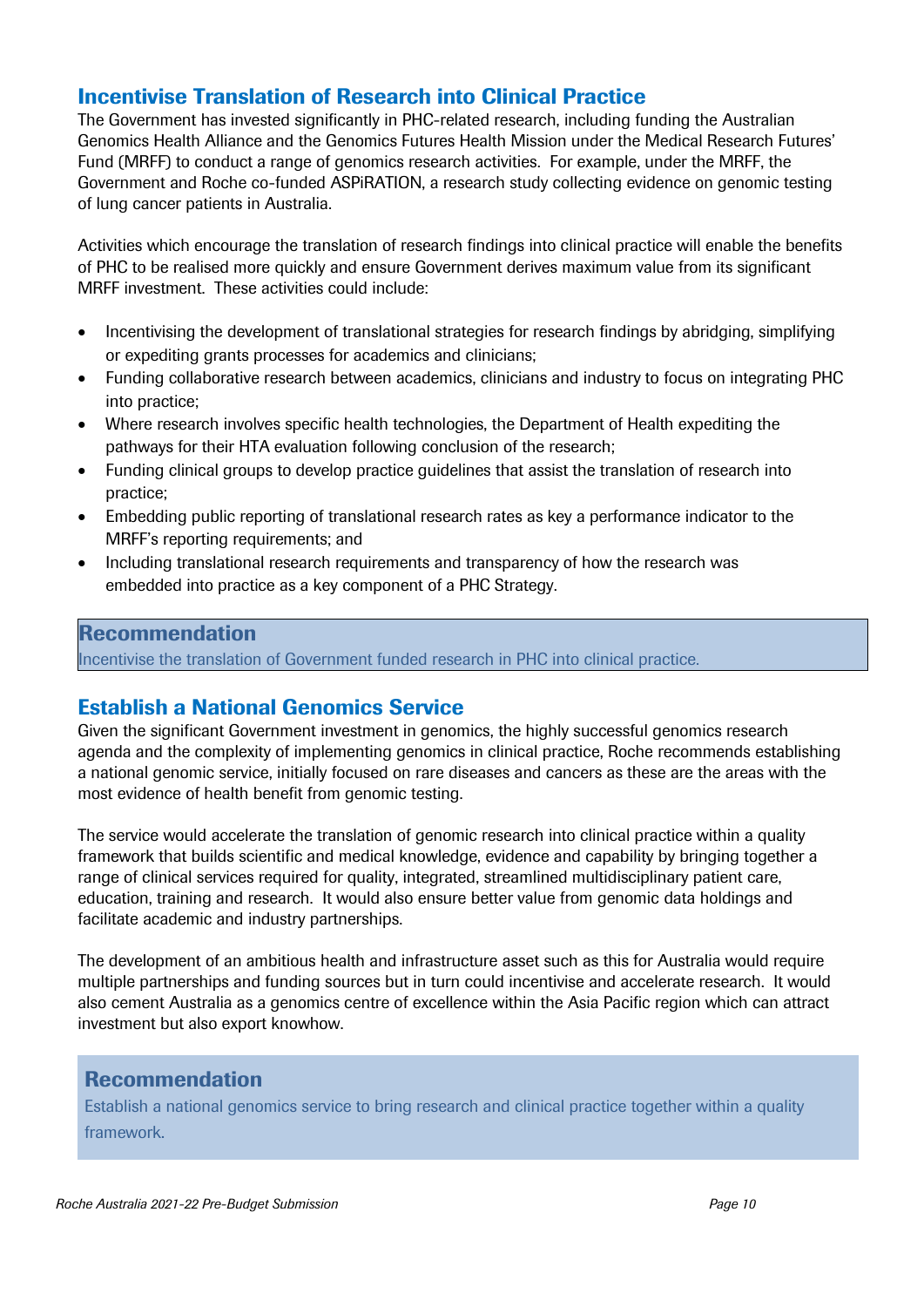# **Conclusion**

Investing in PHC can result in improved health outcomes, health system sustainability, economic growth and job creation, assisting to strengthen Australia's economic position. This Budget provides an opportunity to build on existing investments in PHC and the changes catalysed by the pandemic to build a resilient and future-focused healthcare system.